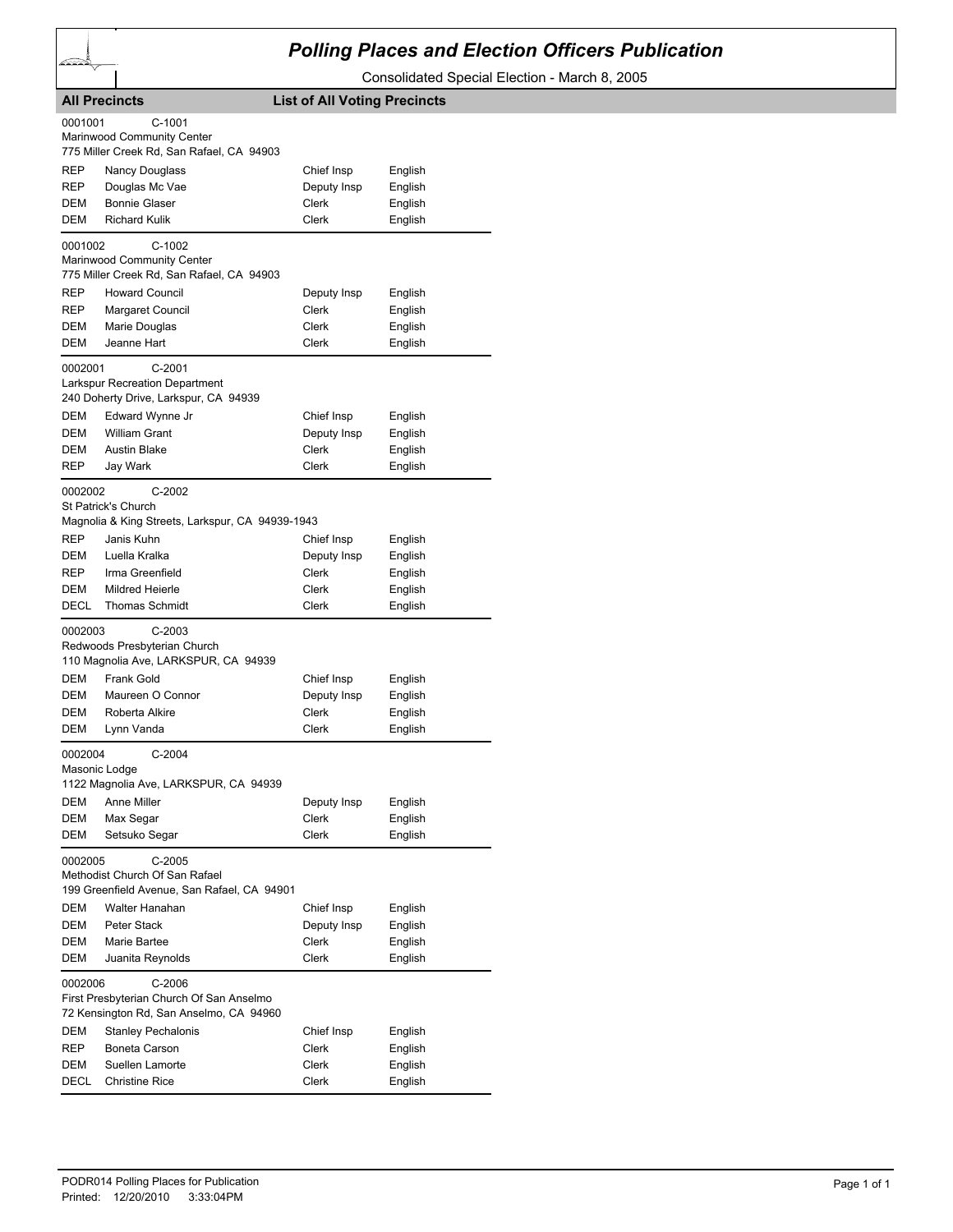| <b>All Precincts</b>                               |                                                                                     | <b>List of All Voting Precincts</b> |                    |  |
|----------------------------------------------------|-------------------------------------------------------------------------------------|-------------------------------------|--------------------|--|
| 0002007<br>C-2007                                  |                                                                                     |                                     |                    |  |
|                                                    | Prudential California Realty                                                        |                                     |                    |  |
| <b>DEM</b>                                         | 1604 Sir Francis Drake Blv, SAN ANSELMO, CA 94960<br><b>Charles Herbert</b>         | Chief Insp                          |                    |  |
| P&F                                                | John Anastasio                                                                      | Deputy Insp                         | English<br>English |  |
| DEM                                                | Sally Farrell                                                                       | Clerk                               | English            |  |
| DEM                                                | Robert Levin                                                                        | Clerk                               | English            |  |
| 0002008                                            | $C-2008$                                                                            |                                     |                    |  |
|                                                    | Ross Valley Fire Station #20                                                        |                                     |                    |  |
|                                                    | Arroyo & Butterfield Rd, San Anselmo, CA 94960-1262                                 |                                     |                    |  |
| <b>REP</b>                                         | Barbara Stauder                                                                     | Chief Insp                          | English            |  |
| DEM                                                | Ann Melanephy                                                                       | Deputy Insp                         | English            |  |
| DEM<br><b>REP</b>                                  | Tay Feder<br>Norma Julianus-Howard                                                  | Clerk<br>Clerk                      | English<br>English |  |
|                                                    |                                                                                     |                                     |                    |  |
| 0002009                                            | $C-2009$                                                                            |                                     |                    |  |
|                                                    | Ross Valley Fire Station #20<br>Arroyo & Butterfield Rd, San Anselmo, CA 94960-1262 |                                     |                    |  |
| DEM                                                | David Pittle                                                                        | Deputy Insp                         | E, S               |  |
| <b>GRN</b>                                         | Donna Bjorn                                                                         | Clerk                               | English            |  |
| DEM                                                | Lucinda Daniel                                                                      | Clerk                               | English            |  |
| 0002010                                            | $C-2010$                                                                            |                                     |                    |  |
|                                                    | Fairfax Women's Club                                                                |                                     |                    |  |
|                                                    | 46 Park Rd, FAIRFAX, CA 94930                                                       |                                     |                    |  |
| <b>REF</b>                                         | Patricia Lesavoy                                                                    | Chief Insp                          | English            |  |
| DEM                                                | Barbara Lange                                                                       | Deputy Insp                         | English            |  |
| REP                                                | Dell Blodgett                                                                       | Clerk                               | English            |  |
| DEM<br>GRN                                         | <b>Silver Clark</b>                                                                 | Clerk<br>Clerk                      | English            |  |
|                                                    | Cindi Darling                                                                       |                                     | English            |  |
| 0002011                                            | $C-2011$                                                                            |                                     |                    |  |
| Manor School                                       | 150 Oak Manor Dr, FAIRFAX, CA 94930                                                 |                                     |                    |  |
| GRN                                                | lan Roth                                                                            | Chief Insp                          | English            |  |
| <b>REP</b>                                         | Marcia Dunn                                                                         | Deputy Insp                         | English            |  |
| <b>DEM</b>                                         | Adell Freeman                                                                       | Clerk                               | English            |  |
| DEM                                                | <b>Britney Temise Hollis</b>                                                        | Clerk                               | English            |  |
| 0002012                                            | $C-2012$                                                                            |                                     |                    |  |
| Ross School                                        |                                                                                     |                                     |                    |  |
|                                                    | 9 Lagunitas Rd, Ross, CA 94957                                                      |                                     |                    |  |
|                                                    | REP Sally Reed                                                                      | Chief Insp                          | English            |  |
| REP                                                | Sue Talmage                                                                         | Deputy Insp                         | English            |  |
| REP<br>REP                                         | John Barr<br><b>Walter Dods</b>                                                     | Clerk<br>Clerk                      | English<br>English |  |
| DEM                                                | Dora Williams                                                                       | Clerk                               | English            |  |
|                                                    |                                                                                     |                                     |                    |  |
| 0002013                                            | $C-2013$<br>Sleepy Hollow Homes Association                                         |                                     |                    |  |
| 1317 Butterfield Rd, San Anselmo, CA 94960-1055    |                                                                                     |                                     |                    |  |
| DEM                                                | Margaret Mary Wilson                                                                | Chief Insp                          | English            |  |
| <b>REP</b>                                         | Sally Zunino                                                                        | Deputy Insp                         | English            |  |
| DEM                                                | Margaret Framm                                                                      | Clerk                               | English            |  |
| REP                                                | Angela Gaona                                                                        | Clerk                               | English            |  |
| 0002205<br><b>PCT 2205</b>                         |                                                                                     |                                     |                    |  |
|                                                    | American Legion Hall                                                                |                                     |                    |  |
|                                                    | 120 Veterans Place, San Anselmo, CA 94960                                           |                                     |                    |  |
| DEM                                                | Donna Eng                                                                           | Deputy Insp                         | English            |  |
| DEM<br>DEM                                         | Enid Albedi<br>William Coleman                                                      | Clerk<br>Clerk                      | English<br>English |  |
| REP                                                | Jeanette Marquez                                                                    | Clerk                               | English            |  |
|                                                    |                                                                                     |                                     |                    |  |
| 0002206<br><b>PCT 2206</b><br>American Legion Hall |                                                                                     |                                     |                    |  |
| 120 Veterans Place, San Anselmo, CA 94960          |                                                                                     |                                     |                    |  |
| DEM                                                | Vivian Berliner                                                                     | Clerk                               | English            |  |
| REP                                                | <b>Hilda Mills</b>                                                                  | Clerk                               | English            |  |
| DEM                                                | Marcella Murray                                                                     | Clerk                               | English            |  |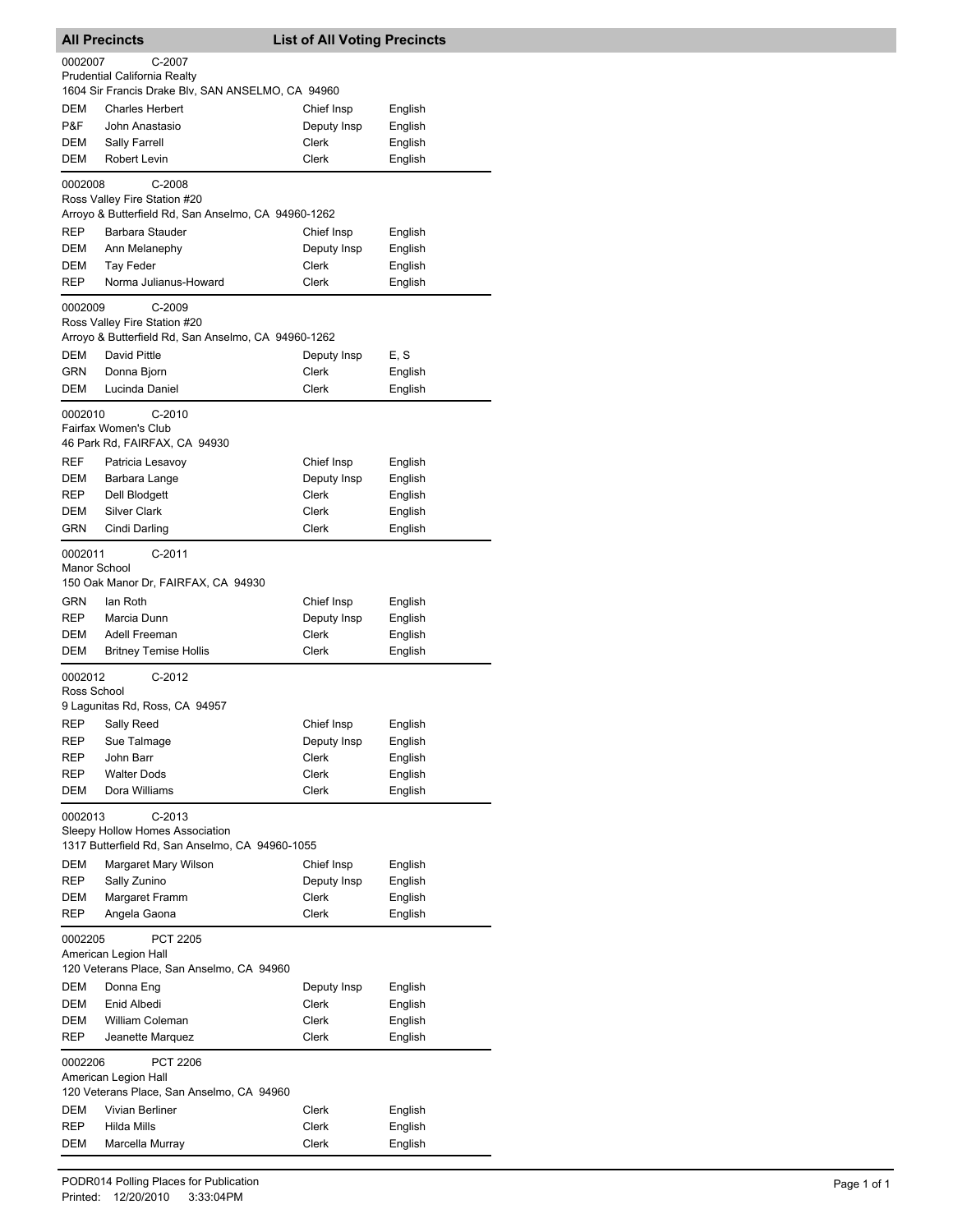| <b>All Precincts</b>                                                                               |                                                                                           | <b>List of All Voting Precincts</b> |                    |
|----------------------------------------------------------------------------------------------------|-------------------------------------------------------------------------------------------|-------------------------------------|--------------------|
| 0002207                                                                                            | <b>PCT 2207</b>                                                                           |                                     |                    |
|                                                                                                    | Ross Valley Fire Station #19<br>777 San Anselmo Ave, SAN ANSELMO, CA 94960                |                                     |                    |
| REP                                                                                                | Everett Farey                                                                             | Chief Insp                          | English            |
| <b>DEM</b>                                                                                         | Janet Zeller                                                                              | Deputy Insp                         | English            |
| DEM                                                                                                | Mary Bicknell                                                                             | Clerk                               | E, S               |
| REP                                                                                                | <b>Bert Coverdale</b>                                                                     | Clerk                               | English            |
| 0002303                                                                                            | PCT 2303<br><b>Fairfax Fire Station</b>                                                   |                                     |                    |
|                                                                                                    | Corner Bolinas & Park, FAIRFAX, CA 94930                                                  |                                     |                    |
| REP                                                                                                | Frederick Codoni                                                                          | Chief Insp                          | English            |
| DEM<br>GRN                                                                                         | Denyce Vogler-Codoni<br><b>Dolores Merz</b>                                               | Deputy Insp<br>Clerk                | English<br>English |
| DEM                                                                                                | Hugh Schall                                                                               | Clerk                               | English            |
| 0002304                                                                                            | PCT 2304<br>Fairfax Regional Library                                                      |                                     |                    |
|                                                                                                    | 2097 Sir Francis Drake Blvd, Fairfax, CA 94930-1115                                       |                                     |                    |
| DEM                                                                                                | Joyce Cole                                                                                | Chief Insp                          | English            |
| GRN                                                                                                | Rue Burlingham                                                                            | Deputy Insp                         | E, S               |
| 0002305                                                                                            | PCT 2305<br><b>Bennett House</b>                                                          |                                     |                    |
|                                                                                                    | 53 Taylor Drive (Claus & Taylor), FAIRFAX, CA 94930                                       |                                     |                    |
| DEM                                                                                                | Elizabeth Philcox                                                                         | Chief Insp                          | English            |
| DEM                                                                                                | Patty Stockard                                                                            | Deputy Insp                         | English            |
| DEM                                                                                                | Jennie Lutz                                                                               | Clerk                               | English            |
| DEM                                                                                                | <b>Sydney Philcox</b>                                                                     | Clerk                               | English            |
| 0002402<br>Ross School                                                                             | PCT 2402                                                                                  |                                     |                    |
|                                                                                                    | 9 Lagunitas Rd, Ross, CA 94957                                                            |                                     |                    |
| DEM                                                                                                | Mary Chetelat                                                                             | Deputy Insp                         | English            |
| GRN                                                                                                | Sheila Saunders                                                                           | Clerk                               | English            |
| DECL                                                                                               | <b>Randal Walker</b>                                                                      | Clerk                               | English            |
| 0002601                                                                                            | PCT 2601<br>Sleepy Hollow Presbyterian Church<br>100 Tarry Rd, San Anselmo, CA 94960-1066 |                                     |                    |
| REP                                                                                                | Constance Berto                                                                           | Chief Insp                          | E, S               |
| REP                                                                                                | Colleen Harpst                                                                            | Deputy Insp                         | English            |
|                                                                                                    |                                                                                           | Clerk                               |                    |
| DECL                                                                                               | Judith Ahuja                                                                              | Clerk                               | E, S               |
| 0004002                                                                                            | C-4002                                                                                    |                                     |                    |
|                                                                                                    | Wild Horse Valley Clubhouse<br>110 Wild Horse Valley Dr, NOVATO, CA 94947                 |                                     |                    |
| <b>DEM</b>                                                                                         | Judy Hoovler                                                                              | Chief Insp                          | English            |
| DEM                                                                                                | James Shaw                                                                                | Deputy Insp                         | English            |
| DECL                                                                                               | Charles Hanna                                                                             | <b>Clerk</b>                        | English            |
| DEM                                                                                                | James Lamb                                                                                | Clerk                               | English            |
| 0004003<br>$C-4003$                                                                                |                                                                                           |                                     |                    |
|                                                                                                    | Presbyterian Church Of Novato<br>710 Wilson Ave, Novato, CA 94947                         |                                     |                    |
| REP                                                                                                | Ewald Friedemann                                                                          | Chief Insp                          | English            |
| REP                                                                                                | Alan Burton                                                                               | Deputy Insp                         | E, S               |
| REP                                                                                                | Stephany Burton                                                                           | Clerk                               | English            |
| DEM                                                                                                | Connie Fischer                                                                            | Clerk                               | English            |
| REP                                                                                                | Katherine Friedemann                                                                      | Clerk                               | English            |
| 0004004<br>$C-4004$<br>Corte Madera Recreation Center<br>Tamalpais Dr, Corte Madera, CA 94925-1561 |                                                                                           |                                     |                    |
| REP                                                                                                | William Hellar III                                                                        | Chief Insp                          | English            |
| DECL                                                                                               | Eva Disen Hellar                                                                          | Deputy Insp                         | English            |
| DEM                                                                                                | James Anderson IV                                                                         | Clerk                               | English            |
| DEM                                                                                                | Joyce Currell                                                                             | Clerk                               | English            |
| REP                                                                                                | Ray Freedell                                                                              | Clerk                               | English            |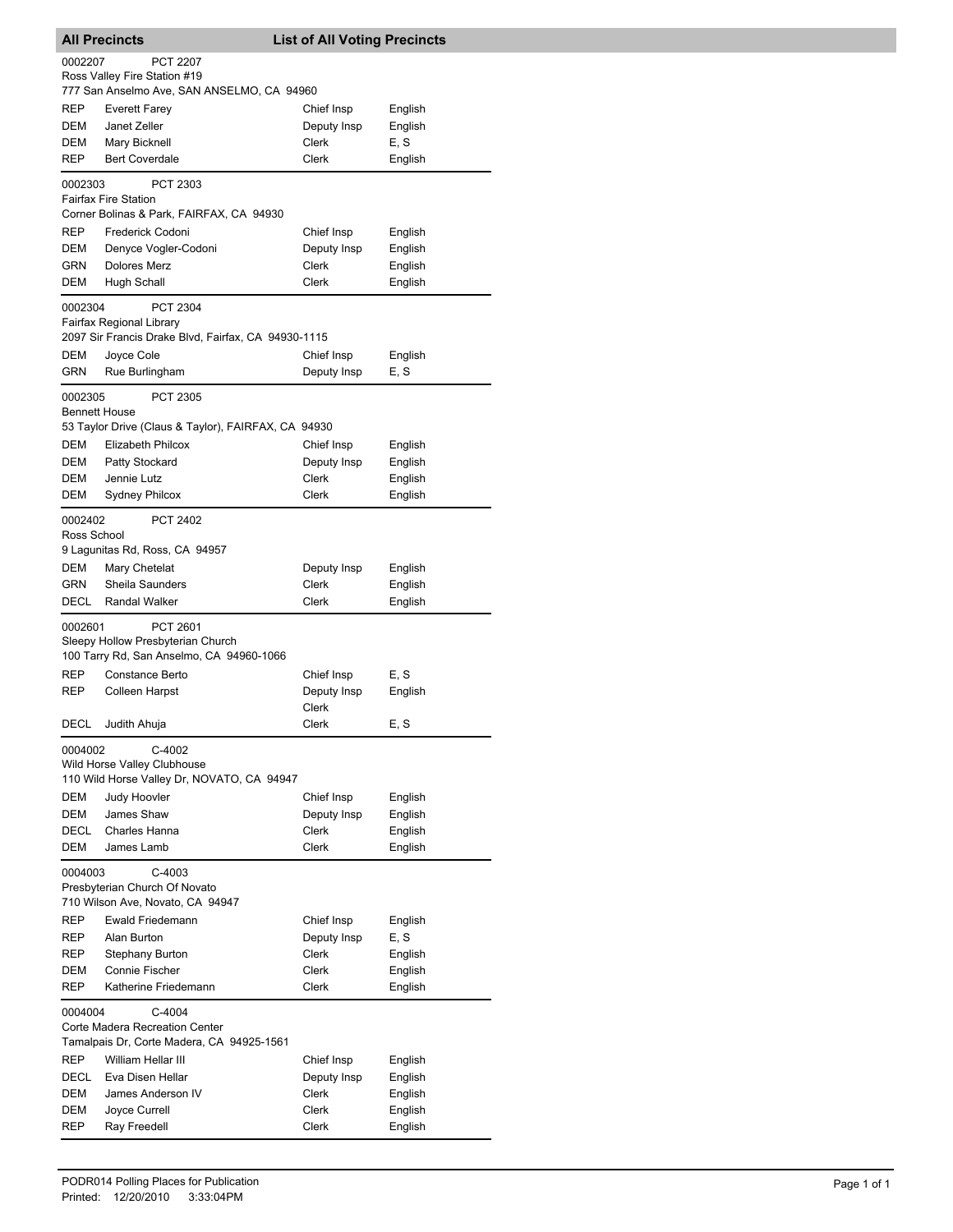| <b>All Precincts</b>                                                                     |                                                                                     | <b>List of All Voting Precincts</b> |         |  |
|------------------------------------------------------------------------------------------|-------------------------------------------------------------------------------------|-------------------------------------|---------|--|
| 0004005                                                                                  | C-4005                                                                              |                                     |         |  |
|                                                                                          | Corte Madera Recreation Center                                                      |                                     |         |  |
|                                                                                          | Tamalpais Dr, Corte Madera, CA 94925-1561                                           |                                     |         |  |
| REP                                                                                      | Walter Strakosch                                                                    | Deputy Insp                         | English |  |
| DEM                                                                                      | Regina Rummel                                                                       | Clerk                               | English |  |
| REP                                                                                      | Mary Strakosch                                                                      | Clerk                               | English |  |
| 0004006                                                                                  | C-4006<br>Aegis Of Corte Madera<br>5555 Paradise Dr, Corte Madera, CA 94925-1800    |                                     |         |  |
| REP                                                                                      | Sue Ellen Raby                                                                      | Chief Insp                          | English |  |
| DEM                                                                                      | Michael Kenyon                                                                      | Deputy Insp                         | English |  |
| DEM                                                                                      | <b>Beverly Cupp</b>                                                                 | Clerk                               | English |  |
| DEM                                                                                      | Pamela Henning                                                                      | Clerk                               | English |  |
| DEM                                                                                      | Ann Lunder                                                                          | Clerk                               | English |  |
| 0004501                                                                                  | <b>PCT 4501</b><br><b>Pleasant Valley School</b><br>755 Sutro Ave, Novato, CA 94947 |                                     |         |  |
| DEM                                                                                      | Frank Slater Jr                                                                     | Chief Insp                          | E, S    |  |
| <b>DEM</b>                                                                               | John Irvine                                                                         | Deputy Insp                         | English |  |
| DEM                                                                                      | Sandra Bailey                                                                       | Clerk                               | English |  |
| DEM                                                                                      | Paul Shermantine                                                                    | Clerk                               | English |  |
| 0004502<br>Sinaloa School<br>REP                                                         | <b>PCT 4502</b><br>2045 Vineyard Rd, Novato, CA 94947-3810<br><b>Bruce Stahley</b>  | Chief Insp                          | English |  |
| AIP                                                                                      | Alan Tonnemacher                                                                    | Deputy Insp                         | English |  |
| DEM                                                                                      | Jill Gregoire                                                                       | Clerk                               | English |  |
| DEM                                                                                      | Warrenetta Lane                                                                     | Clerk                               | English |  |
| 0005001<br>$C-5001$<br>Novato Library<br>1720 Novato Blvd, Novato, CA 94947-3049         |                                                                                     |                                     |         |  |
| REP                                                                                      | Mary Whitney                                                                        | Chief Insp                          | English |  |
| REP                                                                                      | Ronald Whitney                                                                      | Deputy Insp                         | English |  |
| REP                                                                                      | Jean Gravrock                                                                       | Clerk                               | English |  |
| REP                                                                                      | Paul Gravrock                                                                       | Clerk                               | English |  |
| C-5002<br>0005002<br><b>Hill Community Room</b><br>1560 Hill Road, Novato, CA 94947-4002 |                                                                                     |                                     |         |  |
| REP                                                                                      | Harvey Perryman                                                                     | Chief Insp                          | English |  |
| REP                                                                                      | Gloria Perryman                                                                     | Deputy Insp                         | English |  |
| DEM                                                                                      | Donald Edwards                                                                      | Clerk                               | English |  |
| REP                                                                                      | Rodney Perryman                                                                     | Clerk                               | English |  |
| DEM                                                                                      | Rose Stewart                                                                        | Clerk                               | English |  |
| 0005003<br>C-5003<br>Novato Human Needs Center<br>1907 Novato Blvd, NOVATO, CA 94947     |                                                                                     |                                     |         |  |
| DEM                                                                                      | Lauren Boyd                                                                         | Deputy Insp                         | English |  |
| DEM                                                                                      | <b>Colleen Rose</b>                                                                 | Clerk                               | English |  |
| REF                                                                                      | <b>Todd Smith</b>                                                                   | Clerk                               | English |  |
| $C-5004$<br>0005004<br>San Jose Middle School<br>1000 Sunset Pkwy, Novato, CA 94949      |                                                                                     |                                     |         |  |
| REP                                                                                      | <b>Thomas Brawley</b>                                                               | Chief Insp                          | English |  |
| REP                                                                                      | Nelsona Smith                                                                       | Deputy Insp                         | English |  |
| DEM                                                                                      | Kathryn Mc Laughlin                                                                 | Clerk                               | English |  |
| DECL                                                                                     | Maxwell Peak Jr                                                                     | Clerk                               | English |  |
| REP                                                                                      | <b>Elfriede Werth</b>                                                               | Clerk                               | E, S    |  |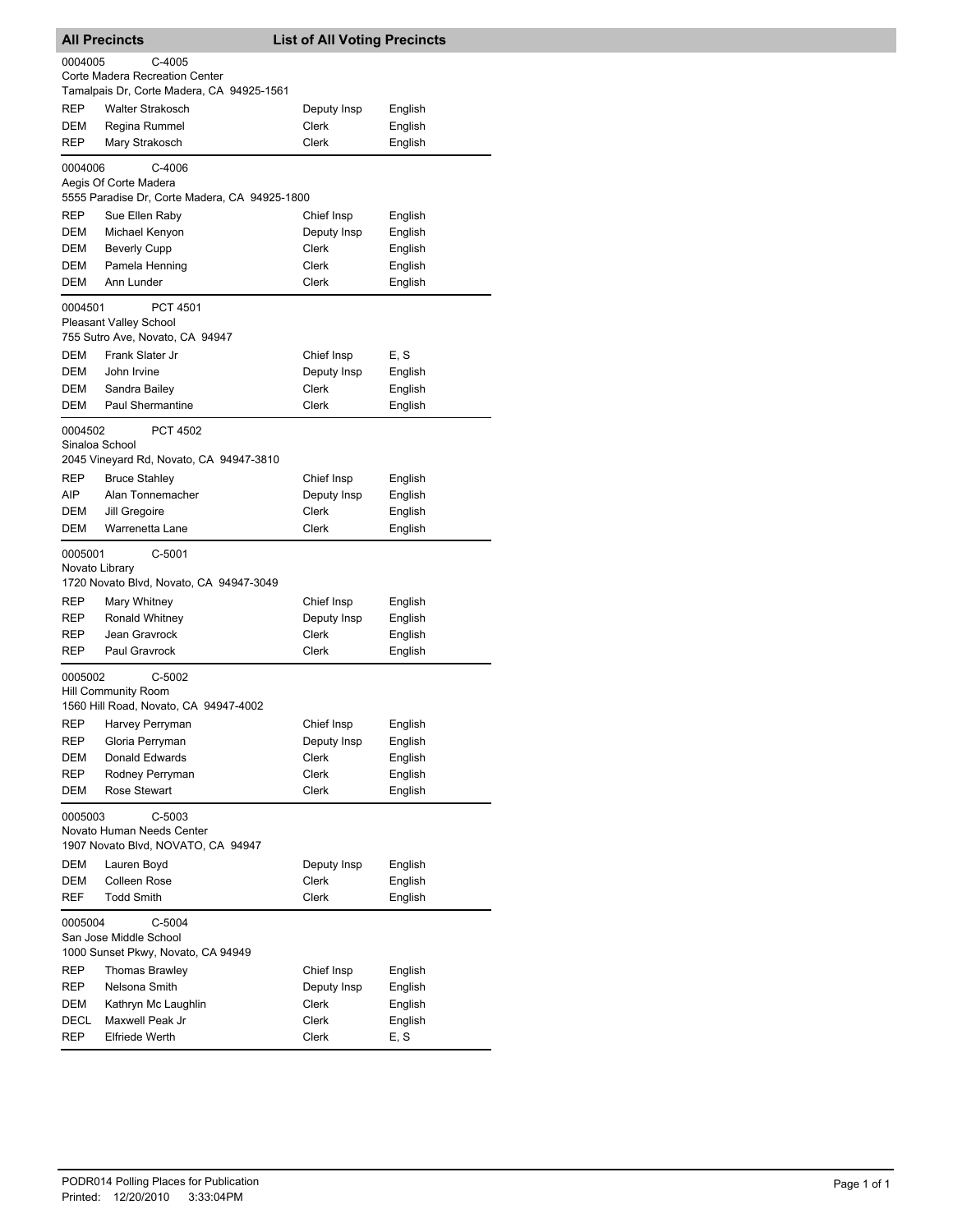| <b>All Precincts</b>                                                                            |                                                                    | <b>List of All Voting Precincts</b> |                    |  |
|-------------------------------------------------------------------------------------------------|--------------------------------------------------------------------|-------------------------------------|--------------------|--|
| 0005005                                                                                         | $C-5005$                                                           |                                     |                    |  |
| Hamilton Arts Center<br>500 Palm Dr, Novato, CA 94949-5004                                      |                                                                    |                                     |                    |  |
| REP                                                                                             | Donald Violin                                                      | Chief Insp                          | English            |  |
| DECL                                                                                            | Max Probst                                                         | Deputy Insp                         | English            |  |
| <b>DEM</b>                                                                                      | <b>Hans Mueller</b>                                                | Clerk                               | English            |  |
| <b>DEM</b>                                                                                      | Adele Szostak                                                      | Clerk                               | English            |  |
| 0005006                                                                                         | C-5006<br><b>Bel Marin Community Center</b>                        |                                     |                    |  |
|                                                                                                 | 4 Montego Key, Novato, CA 94949-5301                               |                                     |                    |  |
| DEM                                                                                             | James Hollingshead                                                 | Chief Insp                          | English            |  |
| REP                                                                                             | <b>Charles Grant</b>                                               | Deputy Insp                         | English            |  |
| DECL                                                                                            | Carol Bolter                                                       | Clerk                               | English            |  |
| <b>REP</b>                                                                                      | Jefferson Graves                                                   | Clerk                               | English            |  |
| 0005007                                                                                         | C-5007                                                             |                                     |                    |  |
|                                                                                                 | Novato Fire Station #2                                             |                                     |                    |  |
|                                                                                                 | 450 Atherton Ave-corner Olive, Novato, CA 94945-3461               |                                     |                    |  |
| DEM                                                                                             | Jeffrey Zankel                                                     | Chief Insp                          | English            |  |
| DEM                                                                                             | Carlota Cloney                                                     | Deputy Insp                         | English            |  |
| REP                                                                                             | Sallee Kiilerich                                                   | Clerk                               | English            |  |
| <b>DEM</b>                                                                                      | Karen Olson                                                        | Clerk                               | English            |  |
| <b>REP</b>                                                                                      | Margaret Weston                                                    | Clerk                               | English            |  |
| 0005101                                                                                         | PCT 5101<br><b>Bahia Clubhouse</b>                                 |                                     |                    |  |
|                                                                                                 | 3008 Topaz Drive, Novato, CA 94945-1547                            |                                     |                    |  |
| DEM                                                                                             | Monique Saul-Egli                                                  | Chief Insp                          | E, S               |  |
| DECL                                                                                            | <b>Barbara Trites</b>                                              | Deputy Insp<br>Clerk                | English            |  |
| REP<br>REP                                                                                      | Joan Loberg<br>Jon Ragatz                                          | Clerk                               | English<br>English |  |
| 0005102                                                                                         | PCT 5102                                                           |                                     |                    |  |
|                                                                                                 | <b>Novato Community House</b><br>Machin Ave, Novato, CA 94945-3233 |                                     |                    |  |
| REP                                                                                             | James Deering                                                      | Chief Insp                          | English            |  |
| <b>REP</b>                                                                                      | <b>Robert Gonzalez</b>                                             | Chief Insp                          | English            |  |
| DECL                                                                                            | Ray Rader                                                          | Clerk                               | English            |  |
| DECL                                                                                            | Ronald Spencer                                                     | Clerk                               | English            |  |
| 0005103                                                                                         | PCT 5103                                                           |                                     |                    |  |
| Olive School                                                                                    |                                                                    |                                     |                    |  |
|                                                                                                 | 629 Plum St-park Lot Off Olive, NOVATO, CA 94945                   |                                     |                    |  |
| DEM                                                                                             | Brenda Gates-Monasch                                               | Chief Insp                          | English            |  |
| DEM                                                                                             | Neil Kugelmas                                                      | Deputy Insp                         | English            |  |
| REF                                                                                             | Wolfgang Gahm                                                      | Clerk                               | English            |  |
| REP                                                                                             | Diane Schneeweis                                                   | Clerk                               | English            |  |
| 0005201<br>PCT 5201<br>Novato School District Offices<br>1015 Seventh St, Novato, CA 94945-2228 |                                                                    |                                     |                    |  |
|                                                                                                 | Linda Goheen                                                       |                                     |                    |  |
| DEM<br>DEM                                                                                      | <b>Bruce Cochran</b>                                               | Chief Insp                          | English            |  |
| DEM                                                                                             | <b>Beatrice Cooper</b>                                             | Deputy Insp<br>Clerk                | English<br>English |  |
| DEM                                                                                             | Joseph Spillman                                                    | Clerk                               | English            |  |
| 0005202                                                                                         | <b>PCT 5202</b>                                                    |                                     |                    |  |
| Atria Tamalpais Senior Living<br>853 Tamalpais Ave, NOVATO, CA 94947                            |                                                                    |                                     |                    |  |
| <b>DECL</b>                                                                                     | Margaret Stein                                                     | Deputy Insp                         | English            |  |
| DEM                                                                                             | <b>Charlotte Lewis</b>                                             | Clerk                               | English            |  |
| DEM                                                                                             | <b>Dolores Spratling</b>                                           | Clerk                               | English            |  |
| 0005205<br><b>PCT 5205</b>                                                                      |                                                                    |                                     |                    |  |
| Lu Sutton School<br>1800 Center Rd, NOVATO, CA 94947                                            |                                                                    |                                     |                    |  |
| REP                                                                                             | David Reed                                                         | Chief Insp                          | English            |  |
| REP                                                                                             | Margaret Keith                                                     | Deputy Insp                         | English            |  |
| <b>DEM</b>                                                                                      | <b>Richard Abold</b>                                               | Clerk                               | English            |  |
| REF                                                                                             | <b>Michael Harris</b>                                              | Clerk                               | English            |  |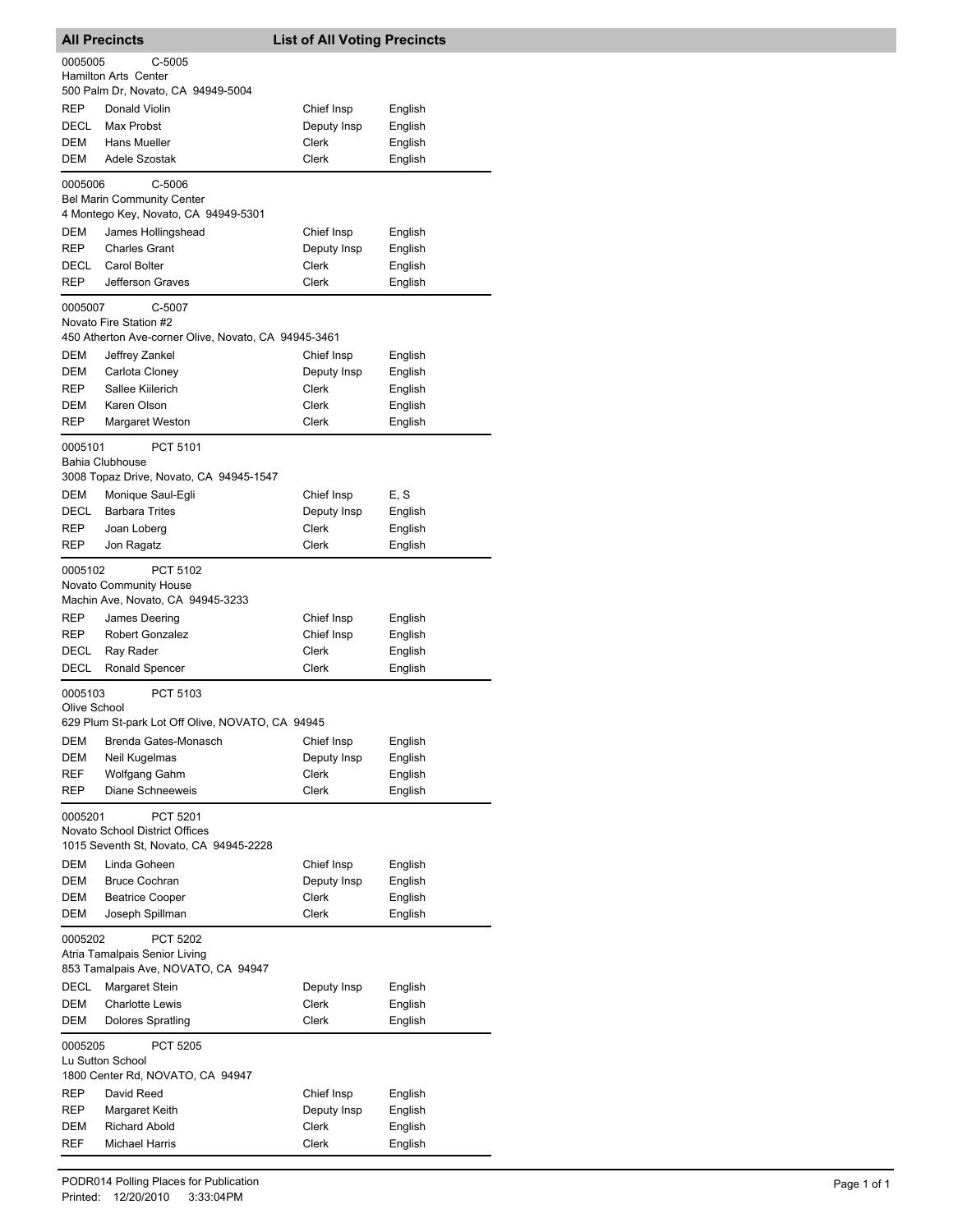| <b>All Precincts</b>                                                            |                                                                                                                    | <b>List of All Voting Precincts</b> |                               |  |
|---------------------------------------------------------------------------------|--------------------------------------------------------------------------------------------------------------------|-------------------------------------|-------------------------------|--|
| PCT 5208<br>0005208<br>All Saints Lutheran Church                               |                                                                                                                    |                                     |                               |  |
|                                                                                 | 2 San Marin Dr, Novato, CA 94945-1118                                                                              |                                     |                               |  |
| DEM                                                                             | <b>Frances Thorsson</b>                                                                                            | Chief Insp                          | English                       |  |
| REP                                                                             | <b>Margaret Mueller</b>                                                                                            | Deputy Insp                         | English                       |  |
| REP                                                                             | Carmine Di Domenico                                                                                                | Clerk                               | English                       |  |
| REP                                                                             | Roberta Diefendorf                                                                                                 | Clerk                               | English                       |  |
| 0005209                                                                         | PCT 5209<br>Seventh Day Adventist Church<br>495 San Marin Dr, Novato, CA 94945-1335                                |                                     |                               |  |
| DEM                                                                             | <b>Archie Patton</b>                                                                                               | Chief Insp                          | English                       |  |
| <b>REP</b>                                                                      | Ray Hirsch                                                                                                         | Deputy Insp                         | English                       |  |
| DEM                                                                             | Lu Howe                                                                                                            | Clerk                               | English                       |  |
| DEM                                                                             | Murray Rothstein                                                                                                   | Clerk                               | English                       |  |
| 0005211<br><b>GRN</b>                                                           | PCT 5211<br>United Methodist Church<br>1473 South Novato Blvd, NOVATO, CA 94947<br>Donald Beck                     | Chief Insp                          | English                       |  |
| DEM                                                                             | Alana Dubost                                                                                                       | Deputy Insp                         | English                       |  |
| DEM                                                                             | Mary Rothe                                                                                                         | Clerk                               | English                       |  |
| DEM                                                                             | Pamela Torres                                                                                                      | Clerk                               | English                       |  |
| 0005212                                                                         | PCT 5212<br>Marin Valley Mobile Country Club<br>100 Marin Valley Dr, NOVATO, CA 94949                              |                                     |                               |  |
| DEM                                                                             | <b>Frank Luederitz</b>                                                                                             | Chief Insp                          | English                       |  |
| <b>DEM</b>                                                                      | Robert Lemon                                                                                                       | Deputy Insp                         | English                       |  |
| DEM                                                                             | Barbara Kimberling                                                                                                 | Clerk                               | English                       |  |
| REP                                                                             | Barbara Morrisey                                                                                                   | Clerk                               | English                       |  |
| 0005213<br>Lynwood School<br>DECL<br>DECL<br>REP                                | PCT 5213<br>1320 Lynwood Dr, Novato, CA 94947-4629<br>James Clinton Waltermire<br>Nancy Jones<br>Diane Serdengecti | Chief Insp<br>Deputy Insp<br>Clerk  | English<br>English<br>English |  |
| DEM                                                                             | Joyce Tarlton                                                                                                      | Clerk                               | English                       |  |
| 0005214                                                                         | PCT 5214<br>United Methodist Church<br>1473 South Novato Blvd, NOVATO, CA 94947                                    |                                     |                               |  |
| DEM                                                                             | <b>Phillip Steinhart</b>                                                                                           | Deputy Insp                         | English                       |  |
| REP                                                                             | Margaret Binggeli                                                                                                  | Clerk                               | English                       |  |
| REP                                                                             | Karen Illich                                                                                                       | Clerk                               | English                       |  |
| 0005215<br>REP                                                                  | PCT 5215<br>Ignacio Hills Apartments<br>431 Ignacio Blvd, Novato, CA 94949<br>Frances Kenny                        | Chief Insp                          | English                       |  |
| <b>REP</b>                                                                      | Ruth Jankowski                                                                                                     | Deputy Insp                         | English                       |  |
| DEM                                                                             | Myrna Sablik                                                                                                       | <b>Clerk</b>                        | English                       |  |
| REP                                                                             | Myra Willett                                                                                                       | Clerk                               | English                       |  |
| 0005216                                                                         | PCT 5216<br>Novato Fire Station #1<br>7025 Redwood Blvd, Novato, CA 94949                                          |                                     |                               |  |
| DECL                                                                            | Dennis Sullivan                                                                                                    | Chief Insp                          | English                       |  |
| DEM                                                                             | <b>Glynn Moses</b>                                                                                                 | Deputy Insp                         | English                       |  |
| REP                                                                             | Margaret Kidder                                                                                                    | Clerk                               | English                       |  |
| DEM                                                                             | Lois Zander                                                                                                        | Clerk                               | English                       |  |
| 0005217<br>PCT 5217<br>Lynwood School<br>1320 Lynwood Dr, Novato, CA 94947-4629 |                                                                                                                    |                                     |                               |  |
| DEM<br>DEM                                                                      | Douglas Long<br>Linda Carol Knanishu                                                                               | Deputy Insp<br>Clerk                | E, S                          |  |
| DEM                                                                             | Leslie Wallach                                                                                                     | Clerk                               | English<br>English            |  |
|                                                                                 |                                                                                                                    |                                     |                               |  |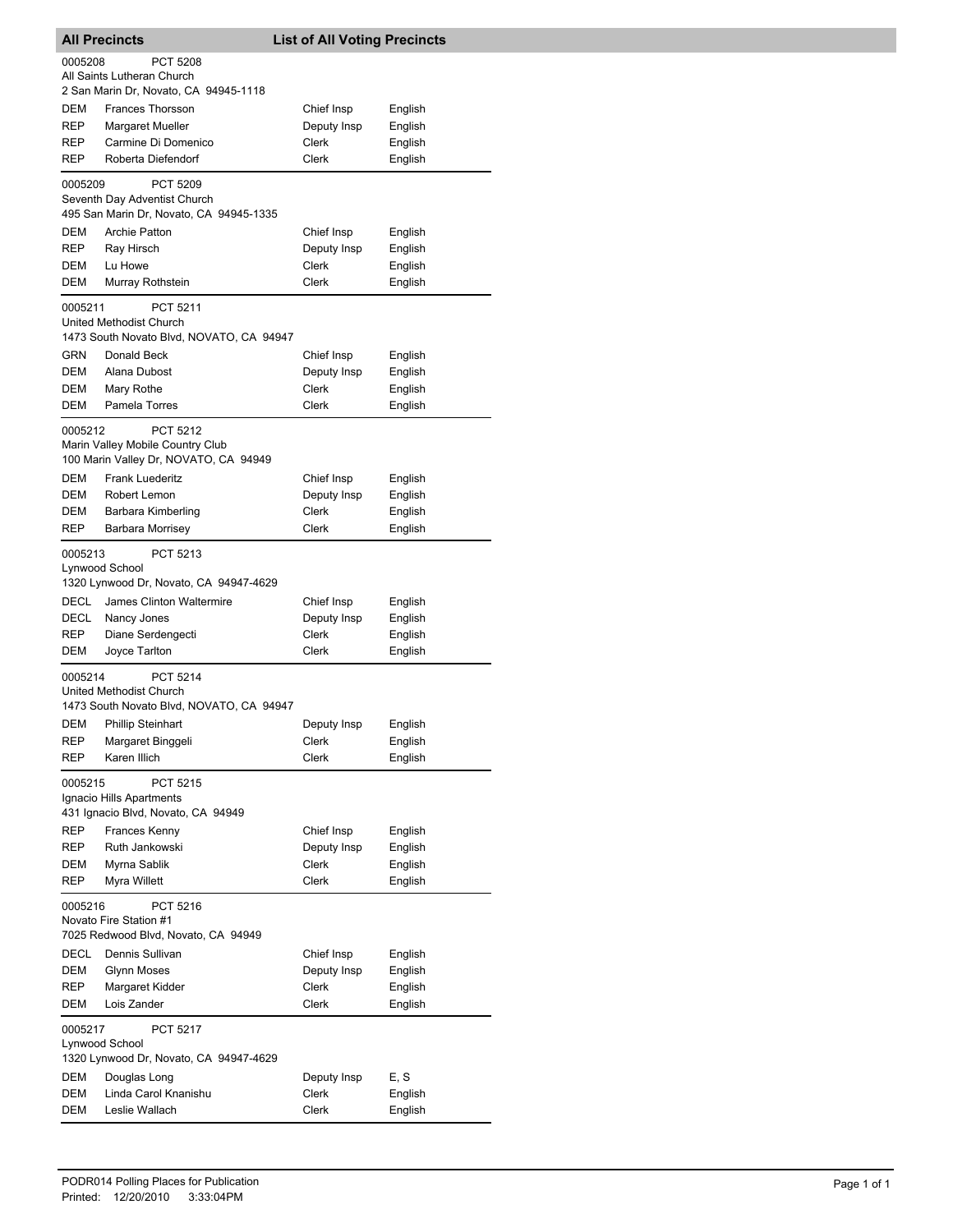| <b>All Precincts</b>               |                                                    | <b>List of All Voting Precincts</b> |         |
|------------------------------------|----------------------------------------------------|-------------------------------------|---------|
| 0005218                            | <b>PCT 5218</b>                                    |                                     |         |
|                                    | United Methodist Church                            |                                     |         |
|                                    | 1473 South Novato Blvd, NOVATO, CA 94947           |                                     |         |
| DEM                                | Yvonne Learned                                     | Deputy Insp                         | English |
| REP                                | Dolores Meaney                                     | Clerk                               | English |
| DEM                                | Ann T Nguyen-Do                                    | Clerk                               | E, V    |
| 0005221                            | <b>PCT 5221</b>                                    |                                     |         |
|                                    | Novato Oaks Inn                                    |                                     |         |
|                                    | 215 Alameda Del Prado, Novato, CA 94949-6657       |                                     |         |
| DEM                                | E Oscar Chambers                                   | Chief Insp                          | English |
| <b>REP</b>                         | Joan Chambers                                      | Deputy Insp                         | English |
| DEM                                | Leo Flanagan                                       | Clerk                               | English |
| DEM                                | Nancy Lund                                         | Clerk                               | English |
| 0005222                            | <b>PCT 5222</b>                                    |                                     |         |
|                                    | No Marin Water District Ofc                        |                                     |         |
|                                    | Redwood Hwy & Rush Creek PI, Novato, CA 94945-2426 |                                     |         |
| DECL                               | Fred Fogh                                          | Chief Insp                          | English |
| DEM                                | Lee Pogetto                                        | Deputy Insp                         | English |
| DECL                               | <b>Ernest Bever</b>                                | Clerk                               | English |
| DEM                                | Arlene Finn                                        | Clerk                               | English |
| 0005223                            | <b>PCT 5223</b>                                    |                                     |         |
|                                    | Novato Fire Station #3                             |                                     |         |
|                                    | 65 San Ramon Way, Novato, CA 94945-1638            |                                     |         |
| DEM                                | <b>Walter Monasch</b>                              | Chief Insp                          | English |
| REP                                | Marcel Svizzero                                    | Deputy Insp                         | English |
| REP                                | Frances E Beretta                                  | Clerk                               | English |
| DEM                                | Paul Lindberg                                      | Clerk                               | English |
| 0005224                            | <b>PCT 5224</b>                                    |                                     |         |
|                                    | Novato Fire Station #3                             |                                     |         |
|                                    | 65 San Ramon Way, Novato, CA 94945-1638            |                                     |         |
| DEM                                | Pat U Ren                                          | Deputy Insp                         | English |
| DEM                                | Stella Devora                                      | Clerk                               | English |
| DEM                                | Ortensia Gozashti                                  | Clerk                               | E, S    |
| <b>REP</b>                         | Frank U Ren                                        | Clerk                               | English |
| 0005225                            | <b>PCT 5225</b>                                    |                                     |         |
|                                    | Munoz Residence                                    |                                     |         |
|                                    | 575 Fairway Dr, Novato, CA 94949                   |                                     |         |
| DEM                                | Alice Munoz                                        | Chief Insp                          | English |
| REP                                | Lucille Douglas                                    | Deputy Insp                         | English |
| <b>REP</b>                         | Jeanne Desmond                                     | Clerk                               | English |
| REP                                | Bonnie Ryan                                        | Clerk                               | English |
| 0005226                            | PCT 5226                                           |                                     |         |
|                                    | Los Robles Mobile Home Park                        |                                     |         |
|                                    | 100 Roblar Dr, Novato, CA 94949-6133               |                                     |         |
| REP                                | Dorothy H Fountain                                 | Chief Insp                          | English |
| REP                                | Iva Conrad                                         | Deputy Insp                         | English |
| REP                                | <b>Alton Fountain</b>                              | Clerk                               | English |
| REP                                | Dorothy Mc Nutt                                    | <b>Clerk</b>                        | English |
| PCT 5301<br>0005301                |                                                    |                                     |         |
| Ignacio Hills Apartments           |                                                    |                                     |         |
| 431 Ignacio Blvd, Novato, CA 94949 |                                                    |                                     |         |
| DEM                                | Theresa Fermanich                                  | Deputy Insp                         | English |
| REP                                | <b>Bruce Nadler</b>                                | Clerk                               | English |
| REP                                | Debra Waldt                                        | Clerk                               | English |